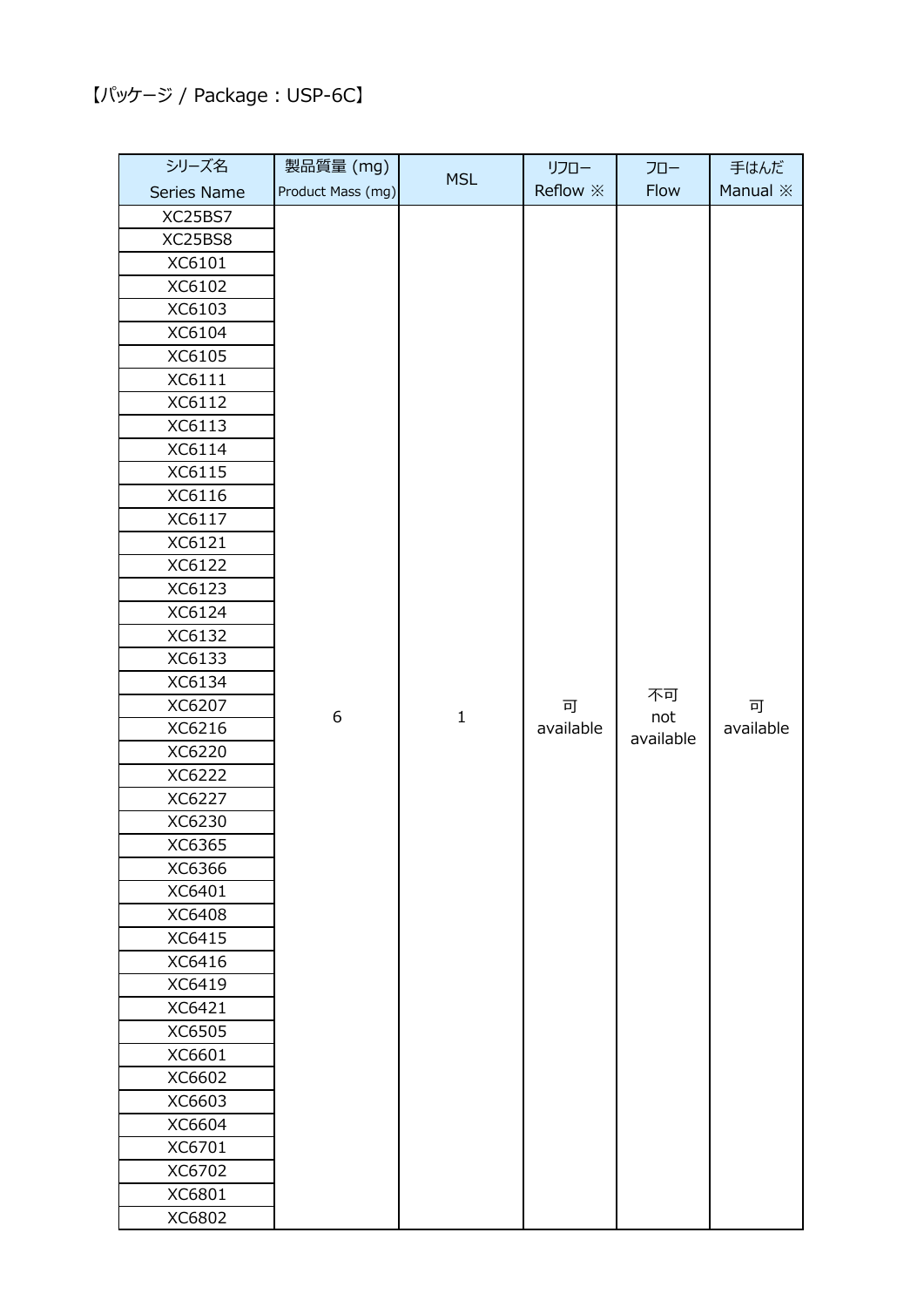## 【パッケージ / Package︓USP-6C】

| シリーズ名       | 製品質量 (mg)         | <b>MSL</b>  | リフロー                    | フロー                    | 手はんだ            |
|-------------|-------------------|-------------|-------------------------|------------------------|-----------------|
| Series Name | Product Mass (mg) |             | Reflow $\divideontimes$ | Flow                   | Manual <b>X</b> |
| XC6901      |                   | $\mathbf 1$ | 可<br>available          | 不可<br>not<br>available | 可<br>available  |
| XC6902      |                   |             |                         |                        |                 |
| XC8107      |                   |             |                         |                        |                 |
| XC8108      |                   |             |                         |                        |                 |
| XC8109      |                   |             |                         |                        |                 |
| XC9110      |                   |             |                         |                        |                 |
| XC9111      | 6                 |             |                         |                        |                 |
| XC9119      |                   |             |                         |                        |                 |
| XC9120      |                   |             |                         |                        |                 |
| XC9121      |                   |             |                         |                        |                 |
| XC9122      |                   |             |                         |                        |                 |
| XC9141      |                   |             |                         |                        |                 |
| XC9142      |                   |             |                         |                        |                 |
| XC9220      |                   |             |                         |                        |                 |
| XC9221      |                   |             |                         |                        |                 |
| XC9235      |                   |             |                         |                        |                 |
| XC9236      |                   |             |                         |                        |                 |
| XC9237      |                   |             |                         |                        |                 |
| XC9246      |                   |             |                         |                        |                 |
| XC9247      |                   |             |                         |                        |                 |
| XC9257      |                   |             |                         |                        |                 |
| XC9258      |                   |             |                         |                        |                 |
| XC9260      |                   |             |                         |                        |                 |
| XC9261      |                   |             |                         |                        |                 |
| XC9263      |                   |             |                         |                        |                 |
| XC9264      |                   |             |                         |                        |                 |
| XC9267      |                   |             |                         |                        |                 |
| XC9268      |                   |             |                         |                        |                 |
| XD6132      |                   |             |                         |                        |                 |
| XD6133      |                   |             |                         |                        |                 |
| XD9260      |                   |             |                         |                        |                 |
| XD9261      |                   |             |                         |                        |                 |
| XD9263      |                   |             |                         |                        |                 |
| XD9264      |                   |             |                         |                        |                 |
| XD9267      |                   |             |                         |                        |                 |
| XD9268      |                   |             |                         |                        |                 |